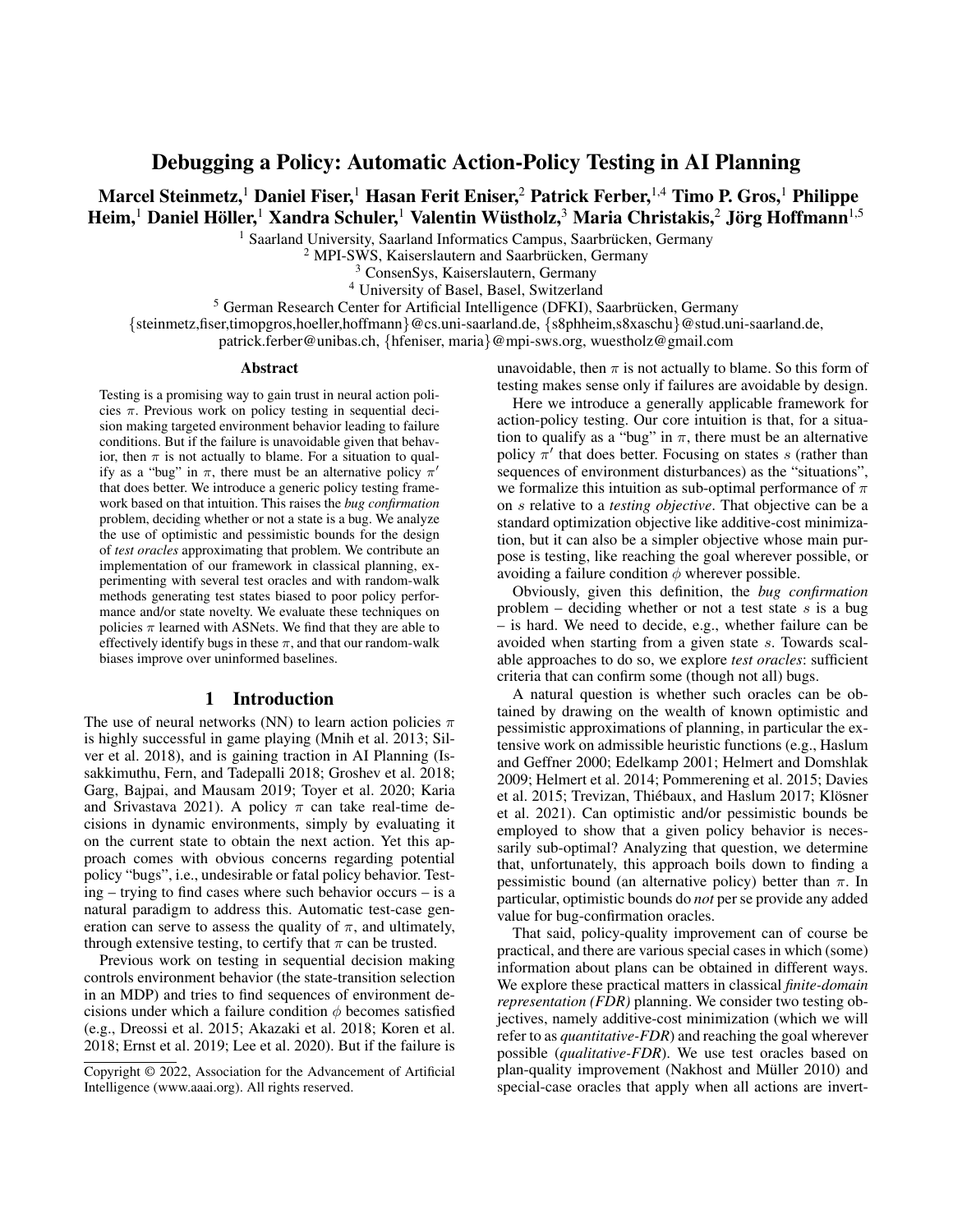ible. To generate test states s, we introduce simple *fuzzing* methods based on random walks. We explore fuzzing biases geared towards poor policy performance, and geared towards novelty (Lipovetzky and Geffner 2012, 2017).

We evaluate our techniques on NN action policies learned with ASNets (Toyer et al. 2018, 2020). We run experiments on a collection of benchmark domains from the International Planning Competition (IPC). We find that our testing methods are effective in identifying bugs in ASNet policies, and that our fuzzing biases improve over uninformed baselines.

## 2 FDR Planning and Policies in FDR

Our approach is, in principle, agnostic to the planning formalism. Nevertheless, to make things concrete, we focus on FDR classical planning as addressed in our experiments.

An FDR task is a tuple  $\Pi = \langle V, A, c, I, G \rangle$ . V is a finite set of **variables**, each  $v \in V$  is associated with a finite domain  $\mathcal{D}(v)$ . A state s is a complete variable assignment; we denote the set of all states with S.  $I \in S$  is the **initial** state. The goal  $G$  is a partial assignment.  $A$  is a finite set of **actions**, each  $a \in A$  is a pair  $\langle \text{pre}(a), \text{eff}(a) \rangle$  of **pre**condition and effect, both partial assignments. c is a cost function  $c : A \mapsto \mathbb{R}^{0+}$ . Action a is **applicable** in state s if  $pre(a) \subseteq s$ ; we denote the set of actions applicable to s by  $A[s]$ . Applying  $a \in A[s]$  to s changes the value of the variables affected by eff(a) to eff(a)[v], and leaves s unchanged elsewhere.  $s[a]$  denotes the resulting state, and similarly  $s[\vec{a}]$  for an action sequence.  $\vec{a}$  is a **plan** for  $\Pi$  if  $G \subseteq I[\vec{a}]$ . We denote the summed-up cost of  $\vec{a}$  by  $c(\vec{a})$ .

A **policy** for an FDR task is a function  $\pi : \mathcal{S} \mapsto \mathcal{A}$  that maps states to applicable actions  $\pi(s) \in A[s].$  We denote the unique run of  $\pi$  on  $s$  – the action sequence resulting from iteratively applying  $\pi$  starting from  $s - by \sigma^{\pi}(s)$ . Note that learning a policy for FDR tasks is useful, e.g., if (like AS-Nets) the policy generalizes over all instances of a domain.

## 3 What is a "Bug" in a Policy?

We now introduce the core definitions of our framework. We formalize *bugs* based on *testing objectives* taking the form of *value functions*. We discuss this definition, and we introduce an extended notion of *fuzzing bug* which captures the idea of identifying bugs through comparison to other states.

#### 3.1 Testing Objectives and Policy Bugs

A testing objective defines which property of a given policy  $\pi$  we will be testing. This can be any desirable property, including standard optimization objectives, but also simpler objectives like reaching the goal wherever possible, or avoiding a failure condition  $\phi$  wherever possible. As a generic framework within which to express such a testing objective, we use value functions  $V$  mapping policy/state pairs to numeric "goodness" (policy quality) values.

Following standard notations, we denote by  $V^{\pi}(s)$  the value of applying policy  $\pi$  starting from state s. Better values according to the testing objective may either be smaller ones (minimization) or larger ones (maximization). Regardless of which is the case, we write  $V^*(s)$  for the **optimal** (minimal or maximal) value of any policy in s.

Given this, an alternative policy  $\pi'$ , that improves over  $\pi$ in terms of the testing objective, exists iff  $V^{\pi}(s) \neq V^*(s)$ . Accordingly, we define:

**Definition 1** (Bug). A state s is a **bug** in  $\pi$  under testing objective V if  $|V^{\pi}(s) - V^*(s)| > 0$ . We refer to  $|V^{\pi}(s) V^*(s)$  as the **testing-objective gap.** 

#### 3.2 Examples and Scope

In our experiments, we consider two testing objectives in FDR classical planning, which we refer to as **quantitative-**FDR and qualitative-FDR. The former is the standard objective to minimize plan cost. We formalize this in terms of the following value function:

Definition 2 (Testing Objective: Quantitative-FDR). Let Π be an FDR task with states S, and  $\pi$  a policy for  $\Pi$ . The quantitative-FDR testing objective is defined as:

$$
V^{\pi}(s) := \begin{cases} c(\sigma^{\pi}(s)) & \sigma^{\pi}(s) \text{ is a plan} \\ \infty & \text{otherwise} \end{cases}
$$

The testing objective is to minimize the value of this function. An alternative policy  $\pi'$  thus is better than  $\pi$  on  $s$  – showing that s is a bug in  $\pi$  – iff it generates a cheaper plan for s (or any plan at all, if  $\pi$  doesn't).

In qualitative-FDR, we ignore plan cost, focusing exclusively on whether or not the policy reaches the goal. This can be formalized as a simple maximization objective:

Definition 3 (Testing Objective: Qualitative-FDR). Let Π be an FDR task with states S, and  $\pi$  a policy for II. The qualitative-FDR testing objective is defined as:

$$
V^{\pi}(s) := \begin{cases} 1 & \sigma^{\pi}(s) \text{ is a plan} \\ 0 & \text{otherwise} \end{cases}
$$

A policy "optimal" with respect to this testing objective is one that reaches the goal from every solvable state. An alternative policy  $\pi'$  shows s to be a bug in  $\pi$  under this testing objective iff  $\pi'$  solves s while  $\pi$  does not. This form of testing makes sense to ascertain goal-reaching capability as a basic quality of the policy.

While quantitative and qualitative-FDR are our core focus here, Definition 1 and our theoretical analysis of bug confirmation (Section 4) apply much more generally. Indeed the only assumptions needed are that the policy input is a state (the policy output can be a probability distribution instead of a single action), and that the testing objective can be formulated as a value function. This is the case for every known optimization objective in MDP probabilistic planning, including also binary objectives like satisfaction of a goal/failure probability bound which can be formulated similarly to Definition 3. Further examples are oversubscription planning  $(V \text{ sums up rewards over soft goals})$  and goalreaching capability in non-deterministic planning (V measure the fraction of policy runs that reach the goal).

Failure testing against a temporal failure formula  $\phi$  can be captured by this simple testing objective:

$$
V^{\pi}(s) := \begin{cases} 1 & \sigma^{\pi}(s) \not\models \phi \\ 0 & \text{otherwise} \end{cases}
$$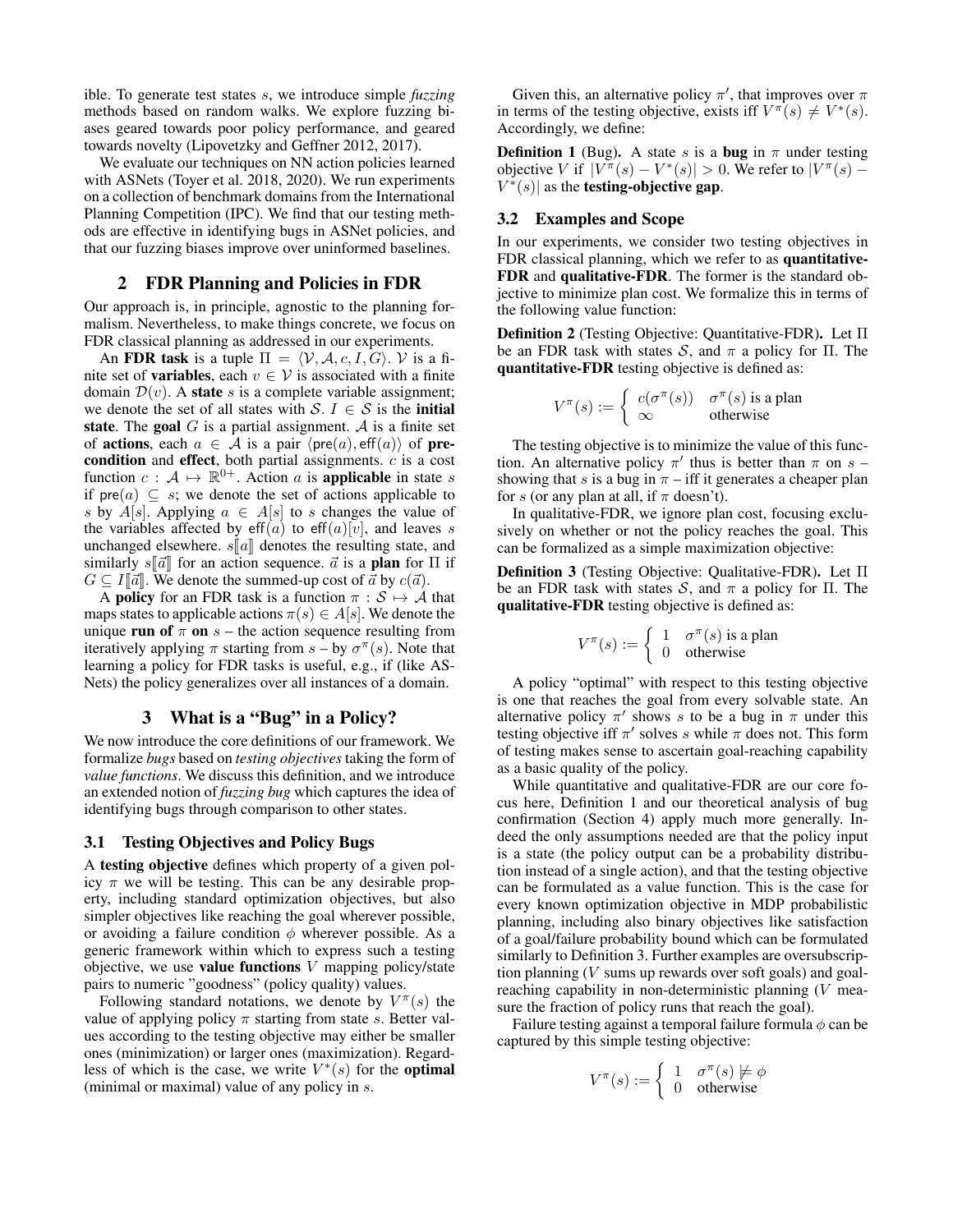A bug in  $\pi$  here is a state where  $V^{\pi}(s) = 0$ , but there exists a policy  $\pi'$  with  $V^{\pi'}(s) = 1$ : an avoidable failure. Prior work used only the first half,  $V^{\pi}(s) = 0$ , of this condition.

While Definition 1 and Section 4 apply as stated across the board, practical concerns may of course differ widely across planning formalisms and testing objectives. The practical exploration of policy testing beyond quantitative-FDR and qualitative-FDR remains a huge topic for future work.

### 3.3 Discussion

Some words are in order on the expected relation between the testing objective  $V$  vs. the planning/learning objective used to construct  $\pi$ . If they are the same, then we test whether  $\pi$  achieves its objective, which is natural. Nevertheless, it will often make sense for the objectives to be different. For example, failure avoidance will certainly not be the only objective a policy (like a car driver) is trained on. But testing it makes perfect sense as this is a "must-have", in difference to other objectives (like travel time minimization) that may be harder to test and/or that a learned policy cannot actually be expected to be optimal on. The same applies to qualitative-FDR as a must-have proxy for quantitative-FDR (does the policy find a plan at all?).

Definition 1 may be counter-intuitive in the sense that  $s$ can be a bug even though the action decision  $\pi(s)$  itself is optimal. What the definition says is "starting from s, something will go wrong somewhere". An alternative more localized definition of "bug" would be states s where  $\pi(s)$  is not part of any optimal policy. Yet this definition would be weak in the sense that the absence of such bugs does not imply that  $\pi$  is optimal with respect to the testing objective: policy decisions must, in general, be coordinated across states.

For example, consider the qualitative-FDR testing objective. As action costs are ignored here, the localized definition suffers from what is known as "0-cost cycles". Consider the state space  $g \stackrel{b}{\leftarrow} s_1 \stackrel{a}{\leftarrow} s_2 \stackrel{b}{\rightarrow} g$  with goal condition g, and consider  $\pi$  where  $\pi(s_1) = a$  and  $\pi(s_2) = a$ . These action choices each are part of a policy that is optimal accordig to the testing objective. Yet  $\pi$  never reaches the goal.

In general, if a policy  $\pi$  is free of localized bugs, i.e., chooses some optimal action in each state, then the resulting state values satisfy the Bellman equation. But this implies optimality only if every fixed point of the Bellman equation is optimal. The latter is not the case, e.g., for qualitative-FDR, quantitative-FDR with 0-cost actions, maximization of goal probability in MDP planning, and (more generally) generalized stochastic shortest path MDPs (Kolobov et al. 2011). For these reasons, here we consider the stronger definition of bug as per Definition 1. The problem of *fault localization* – identifying specific policy decisions, or combinations of policy decisions, causing harm beneath a bug state  $s$  – remains a topic for future work.

## 3.4 Fuzzing Bugs

In program testing, fuzzing methods modify a given input trying to exhibit a bug. We adopt this idea by modifying a given state  $s_0$  through random walks trying to find a bugstate  $s$ <sup>1</sup>. We define a concept of bug specific to this context.

**Definition 4** (Fuzzing Bug). A state  $s$  is a **fuzzing-bug** relative to  $s_0$  if  $|V^{\pi}(s) - V^*(s)| > |V^{\pi}(s_0) - V^*(s_0)|$ .

Fuzzing is successful if it widens the testing-objective gap. Obviously, this concept is a sub-class of bugs:

**Observation 5** (Fuzzing Bugs are Bugs). If s is a fuzzingbug relative to some  $s_0$ , then s is a bug.

In general, the same is almost true vice-versa:

Observation 6 (Bugs are (almost) Fuzzing Bugs). Every bug s with non-minimal testing-objective gap  $|V^{\pi}(s) V^*(s)$  is a fuzzing-bug relative to some  $s_0$ .

In actual fuzzing algorithms however, there will be restrictions on the reachability of s from  $s_0$ , invalidating Observation 6 and making 'fuzzing-bug' a true sub-concept of 'bug'. In any case, the main purpose of Definition 4 here is in our analysis of bug confirmation, which may be facilitated by comparing s to  $s_0$ .

### 4 Bug Confirmation

Bug confirmation is the problem of deciding, given a state  $s$ , whether or not  $s$  is a bug. This problem subsumes (optimal) planning. Yet we want to apply testing to scenarios where planning is infeasible (which is where learning a policy  $\pi$ makes most sense). Hence we need to identify sufficient criteria – test oracles – for bug confirmation: approximations that can confirm some (though not all) bugs.

Given the extensive amount of research on optimistic approximations in planning (lower bounds on cost/upper bounds on reward), a natural idea is to leverage such approximations. We next analyze that possibility, in a generic manner valid across all planning formalisms within our scope. We briefly discuss the tools we consider. Then we discuss bug confirmation, first for individual bug states  $s$ , then for fuzzing-bugs where we are comparing s to another state  $s_0$ .

As previously stated, our findings are mostly negative. Bug confirmation based on optimistic and pessimistic bounds boils down to policy-quality improvement. In particular, optimistic bounds cannot yield any direct added value. These negative results however pertain to the general case, and to the exclusive use of such bounds. We conclude the section by discussing practical matters, introducing the test oracles we use in our experiments.

#### 4.1 Optimistic/Pessimistic Bounds

To formulate and conduct our theoretical analysis in a manner spanning across different testing objectives, we need a generic "better than" notation, abstracting from minimization vs. maximization. For any value function  $V$ , we denote:

Definition 7 (Generic "Better Than" Notation).

$$
V(s) \prec V(s') \text{ iff } \begin{cases} V(s) < V(s') \\ V(s) > V(s') \\ \end{cases} \text{ min objective}
$$

<sup>&</sup>lt;sup>1</sup>The start state  $s_0$  here can be an arbitrary state (recall that we denote the initial state with  $I$ ), e.g. generated by fuzzing beforehand which we do in FDR planning as described in Section 5.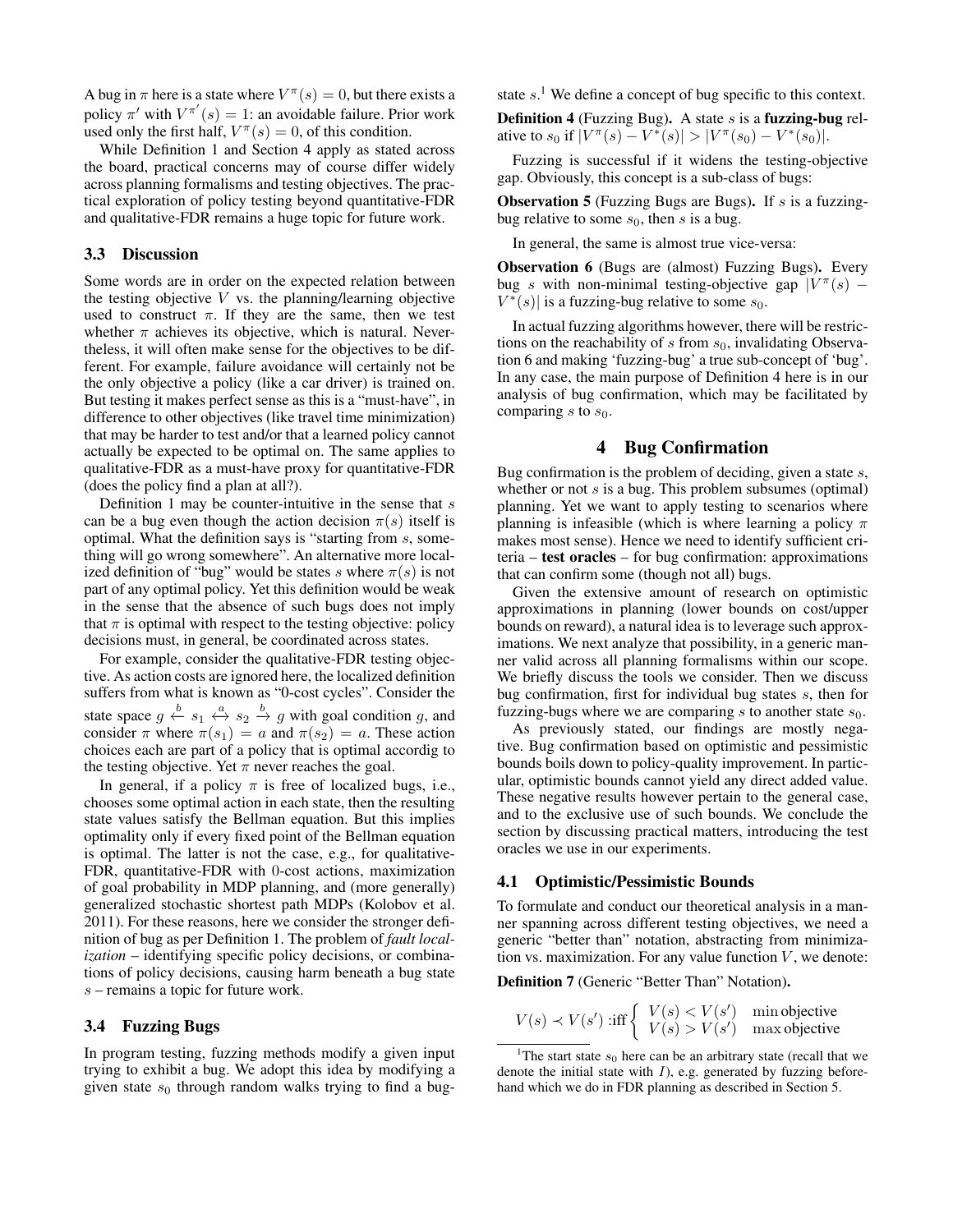$$
V^*(s) \tH(s) \tV^{\pi}(s)
$$
  
\n
$$
V^*(s) \tW(s) - V^*(s) - V^*(s) - V^*(s)
$$
  
\n
$$
V^*(s) - V^*(s) - V^*(s) - V^*(s) - V^*(s) - V^*(s) - V^*(s) - V^*(s) - V^*(s) - V^*(s) - V^*(s) - V^*(s) - V^*(s) - V^*(s) - V^*(s) - V^*(s) - V^*(s) - V^*(s) - V^*(s) - V^*(s) - V^*(s) - V^*(s) - V^*(s) - V^*(s) - V^*(s) - V^*(s) - V^*(s) - V^*(s) - V^*(s) - V^*(s) - V^*(s) - V^*(s) - V^*(s) - V^*(s) - V^*(s) - V^*(s) - V^*(s) - V^*(s) - V^*(s) - V^*(s) - V^*(s) - V^*(s) - V^*(s) - V^*(s) - V^*(s) - V^*(s) - V^*(s) - V^*(s) - V^*(s) - V^*(s) - V^*(s) - V^*(s) - V^*(s) - V^*(s) - V^*(s) - V^*(s) - V^*(s) - V^*(s) - V^*(s) - V^*(s) - V^*(s) - V^*(s) - V^*(s) - V^*(s) - V^*(s) - V^*(s) - V^*(s) - V^*(s) - V^*(s) - V^*(s) - V^*(s) - V^*(s) - V^*(s) - V^*(s) - V^*(s) - V^*(s) - V^*(s) - V^*(s) - V^*(s) - V^*(s) - V^*(s) - V^*(s) - V^*(s) - V^*(s) - V^*(s) - V^*(s) - V^*(s) - V^*(s) - V^*(s) - V^*(s) - V^*(s) - V^*(s) - V^*(s) - V^*(s) - V^*(s) - V^*(s) - V^*(s) - V^*(s) - V^*(s) - V^*(s) - V^*(s) - V^*(s) - V^*(s) - V^*(s) - V^*(s) - V^*(s) - V^*(s) - V^*(s) - V^*(s) - V^*(s) - V^*(s) - V^*(s) - V^*(s) - V^*(s) - V^*(s) -
$$

Figure 1: Illustration of Proposition 8, for minimization objectives (smaller is better).

That is,  $V(s) \prec V(s')$  iff  $V(s)$  is better than  $V(s')$ . We use  $\preceq$ ,  $\succ$ , and  $\succeq$  accordingly.

The value function approximations we consider are:

- Optimistic bounds h, where  $h(s) \preceq V^*(s)$  for all s.
- Pessimistic bounds H, where  $V^*(s) \preceq H(s)$  for all s.

For quantitative-FDR, optimistic bounds are the admissible heuristic functions deeply investigated in classical planning (e.g., Haslum and Geffner 2000; Edelkamp 2001; Helmert and Domshlak 2009; Helmert et al. 2014; Pommerening et al. 2015). For qualitative-FDR, optimistic bounds correspond to dead-end detection (setting  $h(s) = 0$  if s is recognized as a dead-end, and to 1 otherwise), which has also been deeply addressed (e.g., Hoffmann, Kissmann, and Torralba 2014; Pommerening and Seipp 2016; Steinmetz and Hoffmann 2017). Some optimistic bounding methods beyond classical planning exist (e.g., Domshlak and Mirkis 2015; Trevizan, Thiébaux, and Haslum 2017; Klösner et al. 2021). Pessimistic bounds for all testing objectives can be taken from sub-optimal (satisficing) planning methods.

Our criteria below also use the policy value  $V^{\pi}(s)$ . This is trivial to obtain for quantitative-FDR and qualitative-FDR - just execute the policy. In probabilistic settings,  $V^{\pi}(s)$ can be approximated statistically through sample runs. For the purpose of our analysis, we will assume that  $V^{\pi}(s)$  is known, abstracting from the statistical imprecision.

## 4.2 Bug Confirmation via Bounds

Given that s is a bug iff its testing-objective gap  $|V^{\pi}(s) V^*(s)$  is greater than 0, what we need to derive is a lower bound  $0 \lt L \leq |V^{\pi}(s) - V^*(s)|$  on that gap. It is easy to see that the only possibility for doing so, based on bounds  $h$ and  $H$ , is the following:

**Proposition 8** (Bug Confirmation). If  $H(s) \preceq V^{\pi}(s)$ , then  $L := |V^{\pi}(s) - H(s)|$  satisfies  $L \leq |V^{\pi}(s) - V^*(s)|$ .

*Proof.* This simple result holds true because (i)  $V^*(s) \preceq$  $H(s)$  by definition of H and (ii)  $H(s) \preceq V^{\pi}(s)$  by prerequisite, so  $H(s)$  lies in between the two numbers whose distance we want to lower-bound. Figure 1 illustrates this.  $\Box$ 

Importantly, observe that we need both (i) and (ii). For (i), if our approximation of  $V^*(s)$  is not guaranteed to be pessimistic, i.e., if  $H(s) \prec V^*(s)$  is possible, then the distance  $L = |V^{\pi}(s) - H(s)|$  may be arbitrarily larger than the testing-objective gap  $|V^{\pi}(s) - V^*(s)|$ . Note that, in particular, we cannot use an optimistic approximation  $h(s)$ . Similarly for (ii), if our pessimistic approximation is worse than the policy, i.e.,  $V^{\pi}(s) \prec H(s)$ , then L may be arbitrarily larger than the testing-objective gap.

In short, the only possibility to use optimistic and pessimistic value-function approximations for bug confirmation is to find a better solution than  $\pi$ . While this may not be surprising (at least not with the benefit of hindsight), we now turn to the question whether it may help to consider s not in isolation, but in comparison to another state  $s_0$ . Unfortunately – and perhaps more surprisingly – the answer is "no".

## 4.3 Fuzzing-Bug Confirmation via Bounds

To confirm s as a fuzzing-bug relative to another state  $s_0$ , what we need to show is that the value gap widens from  $s_0$ to s. As the first step in our analysis, we systematize the possible cases. We do so by distinguishing the relation between the size of the policy-value change from  $s_0$  to s vs. the optimal-value change from  $s_0$  to s:

Proposition 9 (Fuzzing-Bug Characterization). s is a fuzzing bug relative to  $s_0$  if and only if one of the following conditions holds:

- (a)  $|V^{\pi}(s) V^{\pi}(s_0)| > |V^*(s) V^*(s_0)|$  and  $V^{\pi}(s) \succeq$  $V^{\pi}(s_0)$
- (b)  $|V^{\pi}(s) V^{\pi}(s_0)| < |V^*(s) V^*(s_0)|$  and  $V^*(s) \preceq$  $V^*(s_0)$
- (c)  $|V^{\pi}(s) V^{\pi}(s_0)| = |V^*(s) V^*(s_0)| \neq 0$  and  $V^{\pi}(s) \succeq V^{\pi}(s_0)$  and  $V^*(s) \preceq V^*(s_0)$

*Proof.* In case (a),  $V^{\pi}$  changes more than  $V^*$ , and  $V^{\pi}$  can only become worse, so  $V^{\pi}$  must do worse at s than at  $s_0$ . In case (b),  $V^{\pi}$  changes less than  $V^*$ , and  $V^*$  can only become better, to the same conclusion. In case (c), the changes are identical but in different directions.

Clearly, one of  $(a) - (c)$  must hold, and in each case the prerequisites on change directions are required, so the case distinction is exhaustive as claimed.  $\Box$ 

How to obtain sufficient criteria for Proposition 9? Clearly, (c) is fruitless as we would need to know the exact change in  $V^*$  from  $s_0$  to s, which will hardly be possible without knowing  $V^*(s_0)$  and  $V^*(s)$  in the first place. Cases (a) and (b) can be approximated as follows.

For (a), given our assumption that  $V^{\pi}$  can be evaluated with sufficient precision, the term we need to approximate is  $|V^*(s) - V^*(s_0)|$ . Specifically, we need our optimistic and pessimistic approximations of  $V^*$  to provide an upper bound  $U(s, s_0) \geq |\overline{V}^*(s) - V^*(s_0)|$  on the optimal value change. This can indeed be obtained, as follows:

**Proposition 10** (Fuzzing-Bug Confirmation (a)). Let  $\delta_1$  :=  $|h(s) - H(s_0)|$ ,  $\delta_2 := |H(s) - h(s_0)|$ , and  $U(s, s_0) :=$  $\max(\delta_1, \delta_2)$ . Then s is a fuzzing-bug relative to s<sub>0</sub> if  $|V^{\pi}(s) - V^{\pi}(s_0)| > U(s, s_0)$  and  $V^{\pi}(s) \succeq V^{\pi}(s_0)$ .



Figure 2: Proposition 10, case  $V^*(s) \preceq V^*(s_0)$ .

*Proof.* To see that this holds, observe that, if  $V^*(s) \preceq$  $V^*(s_0)$  (see illustration in Figure 2), then  $\delta_1 = |h(s) H(s_0)| \geq |V^*(s) - V^*(s_0)|$  because  $h(s)$  lies "to the left of" (is better than)  $V^*(s)$  while  $H(s_0)$  lies "to the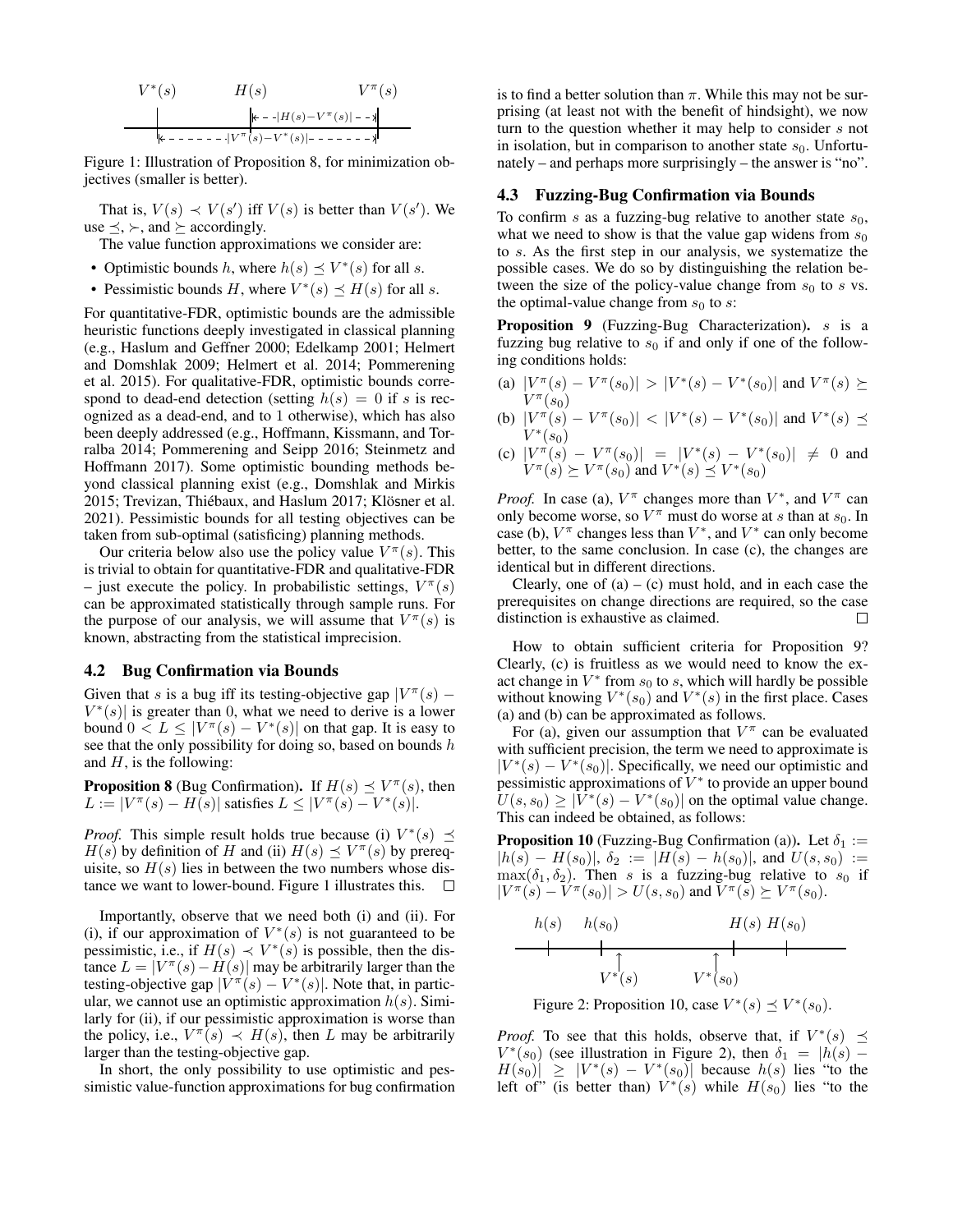right of" (is worse than)  $V^*(s_0)$ . If  $V^*(s) \succeq V^*(s_0)$ , then  $\delta_2 = |H(s) - h(s_0)| \ge |V^*(s) - V^*(s_0)|$  for symmetric reasons. Hence  $U(s, s_0) \ge |V^*(s) - V^*(s_0)|$ , from which the claim follows directly with Proposition 9 (a). П

Observe that an upper bound on  $|V^{\pi}(s) - V^{\pi}(s_0)|$  cannot be derived from  $h$  and  $H$  in any other way. For any other pair  $\{l, u\} \subseteq \{h(s), h(s_0), H(s), H(s_0)\}\$  other than the ones used in  $\delta_1$  and  $\delta_2$ , one can easily construct scenarios where  $|u-l| < |V^{\pi}(s) - V^{\pi}(s_0)|$ , for both cases  $V^*(s) \preceq V^*(s_0)$ and  $V^*(s) \succeq V^*(s_0)$ . For example, as can be easily seen in Figure 2,  $|h(s) - h(s_0)|$  and  $|H(s) - H(s_0)|$  do not work.

Let us now consider case (b) of Proposition 9,  $|V^{\pi}(s) |V^{\pi}(s_0)| < |V^*(s) - V^*(s_0)|$  and  $V^*(s) \preceq V^*(s_0)$ . Assuming again that we can evaluate  $V^{\pi}$ , what we need is a lower bound  $0 < L(s, s_0) \leq |V^*(s) - V^*(s_0)|$  on the optimal value change, as well as a proof that  $V^*(s) \preceq V^*(s_0)$ .

Consider the two intervals  $I(s) := [h(s), H(s)]$  and  $I(s_0) := [h(s_0), H(s_0)]$  limiting the possible  $V^*(s)$  and  $V^*(s_0)$  values (illustrated in Figure 3. If  $I(s) \cap I(s_0) \neq \emptyset$ , then  $V^*(s) = V^*(s_0)$  is possible, so we cannot handle that case. If  $I(s) \cap I(s_0) = \emptyset$ , then we can do the following:

Proposition 11 (Fuzzing-Bug Confirmation (b)). Say that  $I(s_0) \cap I(s) = \emptyset$ , and let  $L(s, s_0) := |H(s) - h(s_0)|$ . Then s is a fuzzing bug relative to  $s_0$  if  $|V^{\pi}(s) - V^{\pi}(s_0)|$  <  $L(s, s_0)$  and  $H(s) \prec h(s_0)$ .



Figure 3: Illustration of Proposition 11.

*Proof.* With  $H(s) \prec h(s_0)$ , we get  $V^*(s) \prec V^*(s_0)$ . With  $I(s_0) \cap I(s) = \emptyset$  and  $H(s) \prec h(s_0), L(s, s_0) = |H(s)$  $h(s_0)$  is exactly the minimum distance between the two intervals,  $|H(s) - h(s_0)| = \min\{|v - v'| \mid v \in I(s_0), v' \in$  $I(s)$ } (see Figure 3). Hence  $L(s, s_0) \le |V^*(s) - V^*(s_0)|$ . The claim follows from Proposition 9 (b).

Observe again that this is the *only* possible approximation based on bounds h and H: our discussion of  $I(s)$  and  $I(s_0)$  handles both possible cases, so there is nothing else we can do to obtain a lower bound on  $|V^*(s) - V^*(s_0)|$ . Therefore, Proposition 10 and Proposition 11 together exhaustively cover the space of possibilities for exploiting such bounds. As previously hinted, unfortunately this space of possibilities is dominated by Proposition 8:

**Theorem 12.** Let  $s_0$  and s be arbitrary states. Consider the same bounds  $h \preceq V^*$  and  $H \succeq V^*$  in all methods. If Proposition 10 or Proposition 11 confirm s to be a bug, then so does Proposition 8.

*Proof.* We show that Proposition 10 and Proposition 11 each imply  $H(s) \prec V^{\pi}(s)$ . Therefore, if they are satisfied, then s also satisfies Proposition 8 for the considered pessimistic bound. Assume for contradiction that  $H(s) \succeq V^{\pi}(s)$ .

Consider first Proposition 10. By assumption,  $H(s) \succeq$  $V^{\pi}(s)$ ; the second condition of Proposition 10 gives  $V^{\pi}(s) \succeq V^{\pi}(s_0)$ ; since  $U(s, s)$  is non-negative by definition, the first condition entails that  $|V^{\pi}(s) - V^{\pi}(s_0)| > 0$ , so the inequality in our previous observation is actually strict  $(V^{\pi}(s) \succ V^{\pi}(s_0))$ ; and finally  $V^{\pi}(s_0) \succeq h(s_0)$  since h optimistically bounds  $V^*$ . We arrive at the following chain of relations:  $H(s) \succeq V^{\pi}(s) \succ V^{\pi}(s_0) \succeq h(s_0)$ . Therefore,  $|V^{\pi}(s) - V^{\pi}(s_0)| \leq |H(s) - h(s_0)|$ . Since  $|H(s) - h(s_0)|$  is exactly  $\delta_1$  in the claim of Proposition 10, and  $\delta_1 \leq U(s, s)$ , we conclude that  $|V^{\pi}(s) - V^{\pi}(s_0)| \le U(s, s)$ . This contradicts the condition of Proposition 10.

If Proposition 11 is satisfied, its prerequisite connects  $V^{\pi}(s_0)$  and  $V^{\pi}(s)$  through the following chain of relations:  $V^{\pi}(s_0) \succeq h(s_0)$  because h is optimistic;  $h(s_0) \succ H(s)$ per prerequisite of Proposition 11;  $H(s) \succeq V^{\pi}(s)$  per our assumption. Overall, we get  $V^{\pi}(s_0) \succeq h(s_0) \succ H(s) \succeq$  $V^{\pi}(s)$  and hence  $|V^{\pi}(s) - V^{\pi}(s_0)| \geq |H(s) - h(s_0)|$ . Now, as argued in the proof of Proposition 11, the minimum distance  $L(s, s)$  between the intervals  $I(s_0)$  and  $I(s)$  is exactly  $|H(s) - h(s_0)|$ . Put together, we get  $|\tilde{V}^{\pi}(s) - V^{\pi}(s_0)| \ge$  $L(s, s)$ , which is a contradiction to the prerequisite of Proposition 11.  $\Box$ 

#### 4.4 Discussion and Practical Special Cases

While it is disappointing that the use of optimistic and pessimistic bounds boils down to finding a pessimistic bound better than  $V^{\pi}(s)$ , of course that can be a practical method. Plan-quality improvement has been investigated in some depth in classical and probabilistic planning already (e.g., Tesauro and Galperin 1996; Bäckström 1998; Do and Kambhampati 2003; Chang, Givan, and Chong 2004; Nakhost and Müller 2010; Siddiqui and Haslum 2015). Anytime planning methods can be used for this purpose too. Another interesting option are branch-and-bound and boundedsuboptimal searches, pruning against  $V^{\pi}(s)$ .

In our implementation and experiments, we address FDR planning, with the quantitative-FDR and qualitative-FDR testing objectives. We explore two plan-quality improvement methods in this context. First, we leverage the Aras tool (Nakhost and Müller 2010) which performs well and is comparatively easy to connect to. If Aras manages to improve the plan returned by a policy (i.e., the policy run  $\sigma^{\pi}(s)$ ) then s is a quantitative-FDR bug in  $\pi$ . We refer to this method as the Aras oracle. Second, we implement a simple new plan-quality improvement method leveraging the fact that we have a policy  $\pi$  at hand. We run a depth-first lookahead search up to depth d, and we run  $\pi$  on each leaf state t of that search. If an alternate plan (path to t and run of  $\pi$  on t) is cheaper than  $\sigma^{\pi}(s)$ , then s is a quantitative-FDR bug in  $\pi$ . We refer to this method as the **Lookahead oracle**. We also experiment with a qualitative-FDR version of this oracle, detecting a bug if  $\pi$  does not reach the goal from s, but does reach the goal from some leaf state  $t$ .

Beyond plan-quality improvement, the second major possibility is to consider special cases of planning, and/or information about plans other than optimistic and pessimistic bounds. This can potentially be done in many ways, and remains a large topic for future research. For example, sanity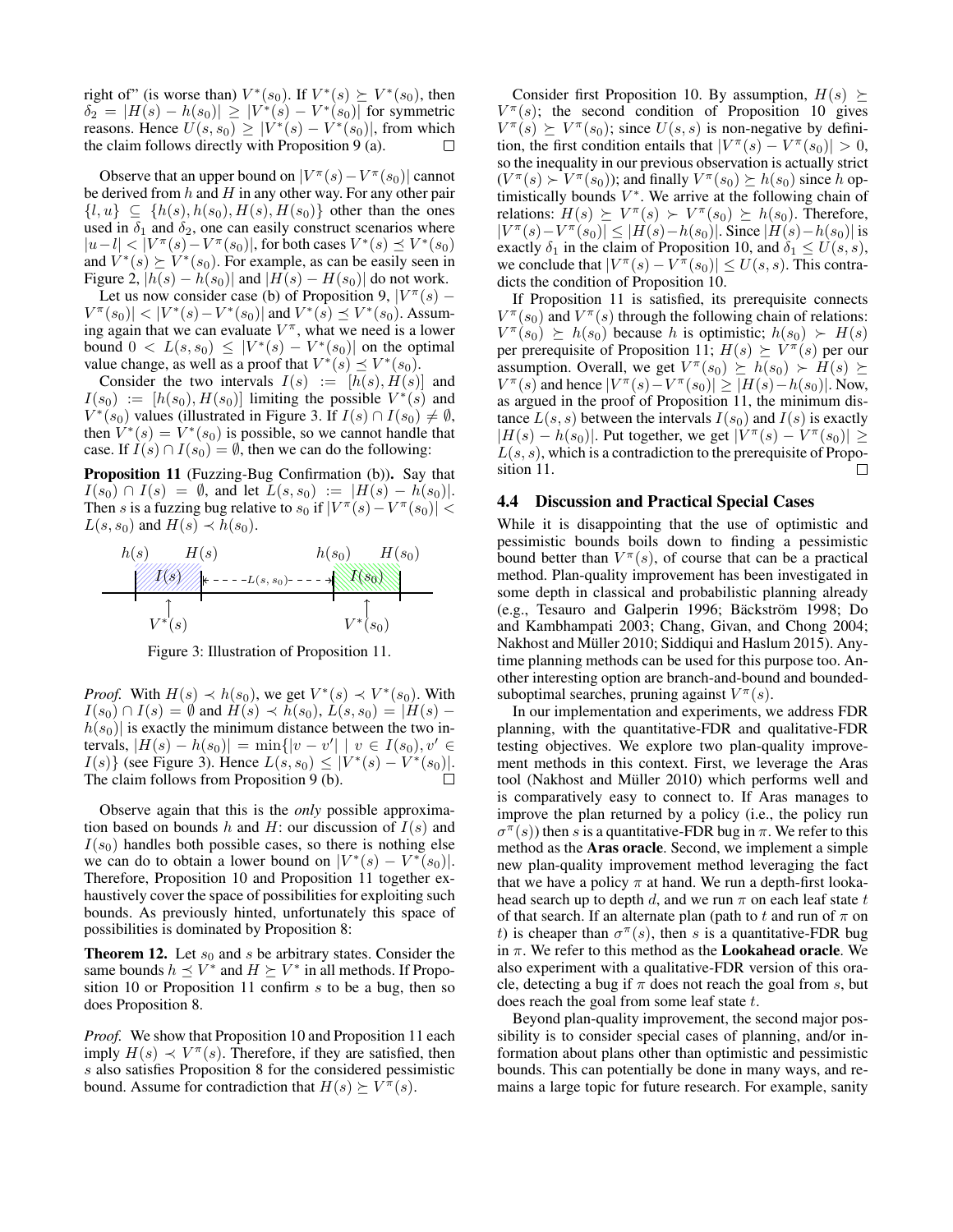Algorithm 1: Fuzzer for FDR planning.

1  $P := \{I\};$ 2 while  $|P| < N$  and runtime  $\leq T$  do  $3 \mid s_0 := \text{uniformRandom}(P);$ 4  $|$  := uniformRandom({1...  $L$ }); 5  $s := s_0;$ 6 for  $i = 1 \ldots l$  do  $\begin{array}{c} \mathbf{7} \\ \mathbf{s} \end{array}$   $A := A[s] \setminus \{a \mid h^{\max}(s[\![a]\!]) = \infty\};$ <br>**if**  $P_0 I Q_{\text{val}} B_{\text{ias}}$  then 8 **if** PolQualBias then 9  $| \cdot | \cdot |$  a := policyQualityBias(A); 10 **else** 11  $\vert \cdot \vert$  a := uniformRandom(A); 12  $\Big| \begin{matrix} \begin{matrix} \end{matrix} \end{matrix} \begin{matrix} s := s[\![a]\!]; \\ \begin{matrix} \end{matrix} \end{matrix} \begin{matrix} \end{matrix} \begin{matrix} \end{matrix} \end{matrix}$  if *NoveltuFill* if  $NoweltyFilter$  then 14 **if** novelty(s, P)  $\leq D$  then 15 | | |  $P := P \cup \{s\};$ 16 else 17 | |  $P := P \cup \{s\};$ 18 return  $P$ ;

testing may consider only states for which  $V^*$  is known; or it may be possible to adapt ideas developed in software testing for scenarios where the correct program output is not known.

In our experiments, we explore two methods applicable to the special case where all actions are "at least undoable" (Daum et al. 2016), i.e., we can repair any negative effects an action may have. In this case, a plan exists for every state so that policy failures are bugs and qualitative-FDR bug confirmation trivializes. We refer to this as the UndoQual oracle. For quantitative-FDR bugs, we leverage the action sequence  $\vec{a}$  leading from  $s_0$  to s. In the special case of undoability where each action has a corresponding inverse action, one possible plan for s is to go back to  $s_0$  and use  $\pi$  from there. Hence, if  $V^{\pi}(s) - V^{\pi}(s_0) > c(\vec{a})$ , then we know s is a bug. We refer to this as the **InvQuant oracle**.

### 5 Fuzzing Methods

In our implementation of action-policy testing for FDR planning, we employ fuzzing methods to automatically generate test states s. Algorithm 1 shows the pseudo-code. Recall here that  $A[s]$  denotes the set of actions applicable to s, and  $s[a]$  denotes the state resulting from applying a to s.

The algorithm structure is straightforward: we iteratively build up a test-state pool  $P$  of size  $N$  by random walks of maximal length  $L$ , starting from a state  $s_0$  already in the pool. We choose actions either with a policy quality bias or uniformly, ignoring actions whose outcome state is easily shown to be unsolvable and hence not of interest to policy testing. We add the new state s either if it passes a novelty filter or without any filter. The time limit  $T$  is used to cover cases where reaching  $|P| = N$  would take too long (or is actually impossible given the novelty filter).

The policy quality bias, switched on by setting the Boolean flag PolQualBias, assigns each action  $a \in A$  a weight  $weight(a)$ , and obtains a probability distribution

by normalizing these weights to sum up to 1. We define weight(a) as the length of  $\sigma^{\pi}(s)$  if that reaches the goal. If  $\sigma^{\pi}(s)$  does not reach the goal, we pass  $s[[a]]$  to pool insertion<br>(i.e. lines 13 – 17) but set *weight*(a) : – 0 to avoid contigu-(i.e., lines  $13 - 17$ ), but set  $weight(a) := 0$  to avoid contiguous bug-state regions (which are less interesting than diverse bugs), and to avoid contiguous dead-end state regions in domains where dead-ends exist.

The optional novelty filter, switched on by setting the Boolean flag NoveltyFilter, biases the pool towards states with a high degree of novelty in the sense of Lipovetzky and Geffner (2012; 2017). Namely, we define  $novelty(s, P)$  as the size of the smallest tuple  $t$  of variable values true in  $s$ that is not true in any  $s' \in P$ . If  $D = 1$ , this means that every new state s in the pool must contain a variable value not added before; if  $D = 2$  then s must contain a new variablevalue pair; and so forth. The test pool is thus forced to be more diverse, covering different aspects of the state space.

### 6 Experiments

Our techniques are implemented on top of NeuralFD (Ferber, Hoffmann, and Helmert 2020), which itself is an extension of FD (Helmert 2006). For the Aras oracle, we connect to the plan-quality improver Aras (Nakhost and Müller 2010) by a sub-process (Aras cannot be easily merged into NeuralFD as the underlying FD versions are very different). The action policies we evaluate our techniques on are learned with ASNets (Toyer et al. 2018, 2020) (see details in Section 6.1 below). We connect the original ASNets source code to NeuralFD using a Python process within C++; the overhead incurred by that connection is negligible.<sup>2</sup>

Our experiments compare five oracles, of which three are for quantitative-FDR (Aras, Lookahead, InvQuant) and two for qualitative-FDR (Lookahead, UndoQual). These oracles have complementary strengths in theory, and our evaluation shows how they compare in practice. We furthermore compare the four fuzzer variants resulting from the two options PolQualBias and NoveltyFilter. Each option constitutes an advanced method (switch on), for which our results show improvements over the respective baseline (switch off).

ASNet policies are large, and are slow to evaluate: typically  $\geq 0.2$ s for each call on our benchmarks, which becomes significant as policy runs often have 100s of steps. We hence fix the search depth  $d$  in the Lookahead oracle to 2 (avoiding too many leaf states to run ASNets on). For fuzzing, we set the time limit  $T$  to 5 hours and the maximum pool size to  $N = 200$ . We fix the maximum walk length L to 5, which worked well across benchmarks. We fix the novelty filtering level D to 2, as  $D = 1$  was too radical in many cases, while  $D > 2$  is too expensive. For running the oracle on the pool, we set a time limit of 10 hours (across all pool states). Each configuration is executed with a memory limit of 16 GB on a cluster with AMD EPYC 7543 processors.

#### 6.1 Benchmarks and ASNet Policies

The "benchmarks" required for our research encompass not only planning domains and instances, but also policies for

 $2^2$ Our code, the benchmarks, and the ASNet policies are available at https://doi.org/10.5281/zenodo.6323289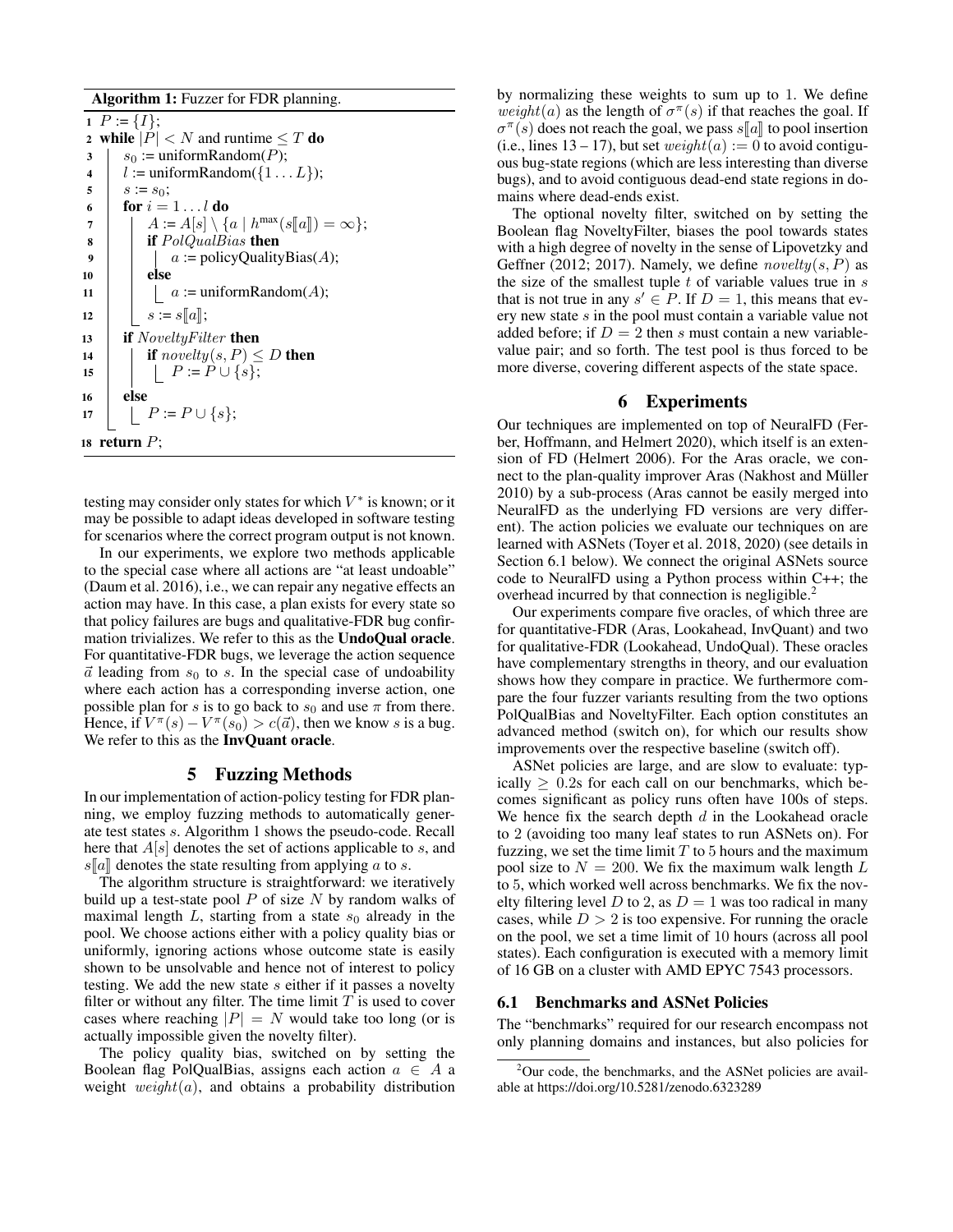those. Here we contribute an initial benchmark collection, that may serve towards a joint benchmark basis for policy testing and other analysis methods (verification, explanation,  $\dots$ ) in the planning community.

We focus on ASNets as a recent and competitive method to learn action policies in PDDL planning benchmarks.<sup>3</sup> As testing is of interest primarily for policies  $\pi$  that have a certain level of quality, for the evaluation of our testing algorithms we exclusively consider benchmark instances solved by  $\pi$  (executing  $\pi$  in the initial state reaches the goal); and we focus on domains with high policy coverage, i.e., where  $\pi$  solves a large fraction of instances. Our collection includes (a) policies trained by the original authors of ASNets, as well as (b) additional policies we trained ourselves.

Regarding (a), Toyer et al. (2020) train ASNet policies for three classical-planning domains, namely Blocksworld, MatchingBlocksworld, and Goldminer. Their policies for Goldminer perform very badly (0 test-set coverage), so we ignore that domain. For Blocksworld and Matching-Blocksworld, we included into our benchmark set the exact policies trained by Toyer et al.

For (b), we ran ASNet training on a broad range of IPC domains, using the original ASNets machinery and hyperparameters. We selected the domains with best policy coverage. As two of our oracles are specialized to undoable actions, we first experimented on such domains, for which we obtained high-coverage policies in Gripper, Satellite, Scanalyzer, Transport, and Visitall. We include Floortile as a domain that contains dead-ends, thus contributing this kind of structure to the benchmark basis (along with Matching-Blocksworld). We finally include Spanner from the IPC learning track, which also contains dead-ends, but where learning a simple trick suffices to avoid those. This list of domains is presumably not exhaustive (one can presumably learn high-coverage ASNet policies in more IPC domains), but provides a solid basis for our evaluation purposes.

### 6.2 Results

Table 1 shows our evaluation of testing results as a function of oracle and fuzzer configuration. Consider first part (A) of the table, which gives statistics for the benchmark domains. The ASNet policies have perfect policy coverage in Gripper, Scanalyzer, and Spannner; they are weak but non-trivial in MatchingBlocksworld and Storage; they achieve substantial coverage in the other domains. Remember that in our evaluation we consider only the solved benchmark instances.

Part (B) of Table 1 gives statistics about the pools  $P$  of test states returned by the fuzzer. For our purposes here, what matters is that the pools are adequate to evaluate qualitative-FDR and quantitative-FDR oracles. The former apply only to  $s \in P$  not solved by  $\pi$  (where  $\sigma^{\pi}(s)$  is not a plan), where they try to show that a plan exists; the latter apply only to

 $s \in P$  solved by  $\pi$ , where they try to show that  $\sigma^{\pi}(s)$  is suboptimal. As Table 1 shows, the number of unsolved  $s \in P$ is sufficient everywhere, except in Gripper where all pool states are solved. The number of solved  $s \in P$  is small in MatchingBlocksworld, Floortile, Spanner, and VisitAll. Setting PolQualBias=OFF, this improves. The resulting evaluation data (parts  $(C) - (E)$  of Table 1) are similar, confirming the observations stated what follows.

Part (C) of Table 1 evaluates the oracles by their **recall**, the fraction of unsolved (solved) pool states  $s \in P$  identified to be qualitative-FDR (quantitative-FDR) bugs. For the qualitative-FDR oracles, note first that, on those domains where the UndoQual oracle is applicable, it is actually perfect – all states are solvable so s is a bug iff  $\pi$  does not reach the goal. For each of the three other domains in our collection, we implemented a domain-specific perfect oracle (deciding whether or not a state is solvable), allowing us to include perfect-oracle data throughout. The Lookahead oracle falls behind the perfect oracle, although the difference is often small. No qualitative-FDR bugs are found in Gripper and Spanner (in Gripper, all  $s \in P$  are solved so recall among unsolved states is not applicable). Indeed, the ASNet policy seems to be able to solve all states in these domains.

Among the quantitative-FDR oracles, InvQuant finds only few bugs (it's rarely better to go back to  $s_0$  and use  $\pi$  from there). The other two oracles make a larger computational investment (using search), which detects more bugs. Aras often works better, but Lookahead has a large advantage in Blocksworld and Satellite, and a small one in Scanalyzer. Computing a perfect oracle (optimal planning) is infeasible on most of these benchmarks. There are no quantitative-FDR bugs in Spanner as all plans there are optimal.

Part (D) of Table 1 evaluates the impact of the policy quality bias in fuzzing, varying the value of the PolQual-Bias switch while using a best-of oracle (perfect for qualitative-FDR, union of all oracles for quantitative-FDR). For qualitative-FDR, we show recall among all  $s \in P$ , rather than only among the unsolved  $s \in P$ , because the latter would simply be 100.0 in most domains. Intuitively, recall in  $P$  using the perfect oracle measures the frequency with which the fuzzer generates qualitative-FDR bug states. For quantitative-FDR, we stick to the previous evaluation of recall among solved  $s \in P$ , measuring the frequency with which solved states generated by the fuzzer are recognized by our oracles to be quantitative-FDR bugs. As the data shows, the policy quality bias tends to improve both frequencies, often dramatically, and with only minor exceptions.

Consider finally part (E) of Table 1, which evaluates the impact of the novelty filter (using the same oracles and recall definitions as in (D)). As the data shows, recall is typically not much affected by the switch. So, as far as the identification of bugs is concerned, the random walks as a baseline have sufficient exploration. The advantage of novelty filtering lies in the diversity of the bugs identified, which is beneficial in terms of broad testing. The fraction of bug states that contain a unique fact pair is a very direct measure of this effect, which as expected tends to go up with novelty filtering. To provide a more semantic perspective, we furthermore measure the number of bug regions, where a "re-

 $3$ ASNets output a probability distribution P over all actions. We obtain our deterministic policy decisions  $\pi(s)$  from this by selecting the highest-probability applicable action,  $\arg \max_{a \in A[s]} P(a)$ . Furthermore, we exclusively consider ASNets whose input is the state, not Toyer et al.'s variants taking also heuristic values and/or action history (such extensions of our framework are future work).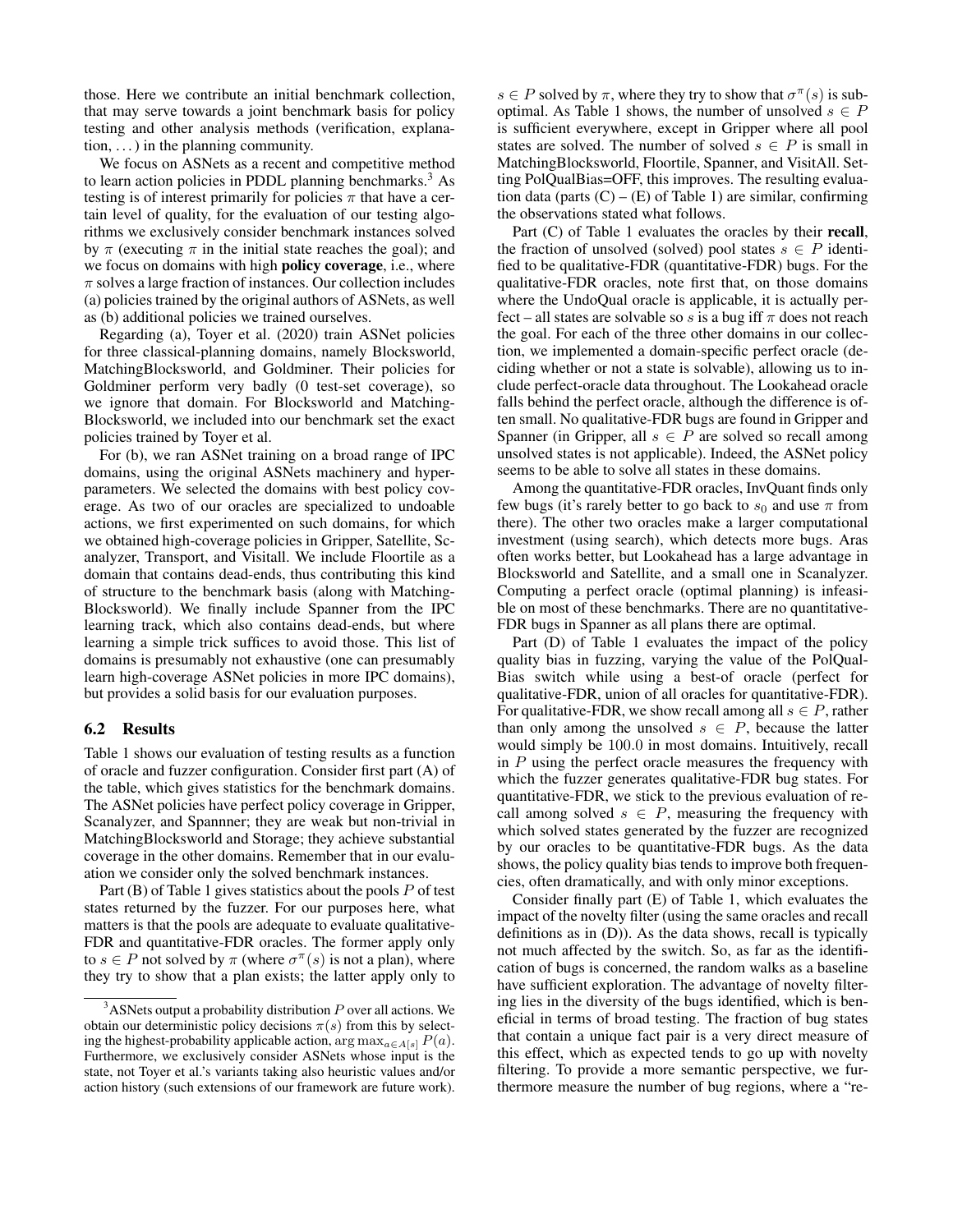| (A) Benchmarks $  (B)$ Pool P        |       |                  | (C) Oracles Comparison |                                                 |                    |                    |  |                 | (D) PolQualBias                               |     |  |                                | (E) NoveltyFilter |                                               |        |                            |                                    |                                                                                                         |        |                             |              |      |  |                      |         |
|--------------------------------------|-------|------------------|------------------------|-------------------------------------------------|--------------------|--------------------|--|-----------------|-----------------------------------------------|-----|--|--------------------------------|-------------------|-----------------------------------------------|--------|----------------------------|------------------------------------|---------------------------------------------------------------------------------------------------------|--------|-----------------------------|--------------|------|--|----------------------|---------|
|                                      |       |                  |                        | recall $(\% )$                                  |                    |                    |  |                 | recall $(\%)$                                 |     |  |                                | recall $(\%)$     |                                               |        |                            | bugs w/ unique<br>fact pair $(\%)$ |                                                                                                         |        |                             | #bug regions |      |  |                      |         |
|                                      |       |                  |                        | qual $P \backslash P_{\pi}$                     |                    |                    |  | quant $P_{\pi}$ |                                               |     |  | qual P $\ $ quant $P_{\pi} \ $ |                   |                                               |        | qual P $ $ quant $P_{\pi}$ |                                    | qual                                                                                                    |        | quant                       |              | qual |  | quant                |         |
| Domain $\Sigma \Sigma_{\pi}$         |       |                  |                        | $ P $ $ P_{\pi}  $ undo look perf inv look aras |                    |                    |  |                 |                                               | off |  |                                | on off on         |                                               | off on |                            | off on                             |                                                                                                         | off on |                             |              |      |  | off onloff on off on |         |
| Toyer et al. (2020) ASNet Policies   |       |                  |                        |                                                 |                    |                    |  |                 |                                               |     |  |                                |                   |                                               |        |                            |                                    |                                                                                                         |        |                             |              |      |  |                      |         |
| Blocksw 30                           |       | 24 144.6         | 28.3                   |                                                 |                    |                    |  |                 | 100 65.3 100 5.0 49.0 20.1                    |     |  |                                |                   |                                               |        |                            |                                    | $\frac{1}{6}$ 8.5 64.4 33.8 56.5 64.4 64.3 64.4 61.6 56.5 64.2 70.9 96.2 96.4 4.4 7.6 3.4 4.2           |        |                             |              |      |  |                      |         |
| MatchBl 51                           |       | 6  139.3 8.0     |                        |                                                 | $0.5 \quad 1.11 -$ |                    |  |                 |                                               |     |  |                                |                   |                                               |        |                            |                                    | 8.3 60.0   5.9 1.1   53.5 60.0   4.8 1.1   50.0 60.0   89.4 100   100 100   $ 0.7 \, 0.5 $ 0.5 1.0      |        |                             |              |      |  |                      |         |
| Own ASNet Policies on IPC Benchmarks |       |                  |                        |                                                 |                    |                    |  |                 |                                               |     |  |                                |                   |                                               |        |                            |                                    |                                                                                                         |        |                             |              |      |  |                      |         |
| Floortil<br>20                       | 14    | 186.2            | -1.51                  |                                                 |                    | $0.7 \, 4.6$   $-$ |  |                 | 33.749.0                                      |     |  |                                |                   |                                               |        |                            |                                    | 4.1 4.6 37.9 49.0 6.1 4.6 50.0 49.0 90.6 91.9 97.6 97.6 0.4 0.4 0.6 0.6                                 |        |                             |              |      |  |                      |         |
| Gripper 35                           |       | 35 58.3 58.3     |                        |                                                 |                    |                    |  |                 | $\vert 0.5 \vert 15.2 \vert 90.1 \vert \vert$ |     |  |                                |                   | $0.0$ $0.0 87.1 90.2 $ $0.0$ $0.0 87.8 90.2 $ |        |                            |                                    |                                                                                                         |        | 66.978.3   0.00.0  18.429.2 |              |      |  |                      |         |
| Satellite 20                         |       | 16 114.0         | 9.3                    |                                                 |                    |                    |  |                 |                                               |     |  |                                |                   |                                               |        |                            |                                    | 100 88.2 100 1.0 70.5 37.4 16.9 85.7 38.3 74.9 88.7 85.7 70.0 74.9 65.9 72.9 85.3 97.7 4.4 5.2 0.9 2.4  |        |                             |              |      |  |                      |         |
| Scanaly 50                           |       | 50 63.9 19.2     |                        |                                                 |                    |                    |  |                 |                                               |     |  |                                |                   |                                               |        |                            |                                    | 100 40.7 100 0.1 12.3 7.9 4.0 28.5 13.8 16.3 29.0 28.5 15.3 16.3 6.9 73.0 99.0 100 3.3 5.8 1.9 2.0      |        |                             |              |      |  |                      |         |
| Spanner 40                           |       | $40$   142.8 2.9 |                        |                                                 |                    | $0.0 \quad 0.01 -$ |  |                 | $0.0 \quad 0.0$                               |     |  |                                |                   |                                               |        |                            |                                    |                                                                                                         |        |                             |              |      |  | 0.0 0.0  0.0 0.0     |         |
| Storage 30                           |       | 7 145.3 58.4     |                        |                                                 |                    |                    |  |                 |                                               |     |  |                                |                   |                                               |        |                            |                                    | 100 88.5 100 0.4 13.9 23.4 21.0 44.5 17.1 23.4 5 1.3 44.5 24.7 23.4 38.8 58.3 98.8 98.3 1.1 7.1         |        |                             |              |      |  |                      | 4.9 5.6 |
| 60<br>Transp                         |       | 24 151.2 51.4    |                        |                                                 |                    |                    |  |                 |                                               |     |  |                                |                   |                                               |        |                            |                                    | 100 97.8 100 1.5 37.1 48.6 17.7 50.9 46.7 48.8 56.2 50.9 46.4 48.8 37.0 58.4 78.7 92.8 1.1 5.7 8.7 14.8 |        |                             |              |      |  |                      |         |
| VisitAll 79                          | 21 II | 78.7             | 3.2                    |                                                 |                    |                    |  |                 |                                               |     |  |                                |                   |                                               |        |                            |                                    | 100 19.8 100 2.9 12.2 15.4 79.9 86.9 28.8 23.1 87.1 86.9 26.2 23.1 71.2 81.9 100 100 6.3 9.5            |        |                             |              |      |  | $0.5 \quad 0.7$      |         |

Table 1: Average statistics per domain. (A) total number of instances (Σ), number of instances solved by policy ( $\Sigma_{\pi}$ ). (B) average pool size (|P|), average number of pool states solved by policy (|P<sub>π</sub>|). (C) evaluates the oracles, (D) evaluates the PolQualBias switch, (E) evaluates the NoveltyFilter switch. Abbreviations: qualitative-FDR (qual), quantitative-FDR (quant), UndoQual (undo), Lookahead (look), InvQuant (inv), perfect (perf). As indicated, recall for quant is over  $P_{\pi}$ ; for qual, it is over  $P \setminus P_\pi$  in (C), and over P in (D) and (E) (see text). Oracles in (D) and (E) are best-of, i.e., perfect for qual, and union of oracles for quant (detecting a bug if any of the oracles does). Fuzzer default setting is PolQualBias=ON and NoveltyFilter=ON. Table entries dashed out "-" mean the method is not applicable, table entries left empty are undefined fractions (division by zero).

gion" is a connected state-space sub-graph of bug states. As the data shows, the number of distinct bug regions typically goes up when switching novelty filtering on.



Figure 4: Number of bugs (top: qualitative-FDR with Undo-Qual, bottom: quantitative-FDR with Lookahead) as a function of time for selected Scanalyzer (top) and Blocksworld (bottom) instances. NoveltyFilter  $= ON$ , time limit 48h.

To give a view on the debugging process as a function of time spent, Figure 4 shows in-depth data. We consider Blocksworld and Scanalyzer here, where plans are nontrivial and still the ASNet policies have (almost) perfect coverage. We interleave fuzzing with oracle evaluation here, calling the oracle each time a new state is added to the pool.

As the data shows, the runtime overhead of the policy quality bias means that it takes a longer time until the first

bugs are found. But given enough time, the biased method tends to work better thanks to its higher bug frequency. The time investment for debugging is substantial – it takes hours rather than seconds to obtain a meaningful result – but seems adequate given high user interest in policy certification. Also, for policies faster to evaluate than ASNets, the effort for debugging will reduce accordingly.

## 7 Conclusion

Action policies are gaining traction for decision-making in dynamic environments, and techniques to gain trust in such decisions are becoming increasingly important. Testing is one natural means to do so, but has so far been largely neglected in the planning community. Here we provide a general framework, an analysis of test-oracle design via bounding techniques, and an implementation and empirical evaluation yielding insights into algorithm variant behavior.

We view this as a first step towards an important sub-area of planning research. Our work lays the basis for deeper investigations of oracle design (e.g., drawing on methodologies from software testing), fuzzing methods (e.g., exploring biases based on heuristic functions), fault localization (e.g., trying to identify sub-optimal actions in scenarios without 0-cost cycles), and ultimately targeted re-training.

#### Acknowledgments

This work was funded by DFG Grant 389792660 as part of TRR 248 (CPEC, https://perspicuous-computing.science). Patrick Ferber was supported by the SNSF project "Certified Correctness and Guaranteed Performance for Domain-Independent Planning" and by TAILOR (EU Horizon 2020, grant agreement no. 952215). We thank the anonymous reviewers for their comments, which improved this paper.